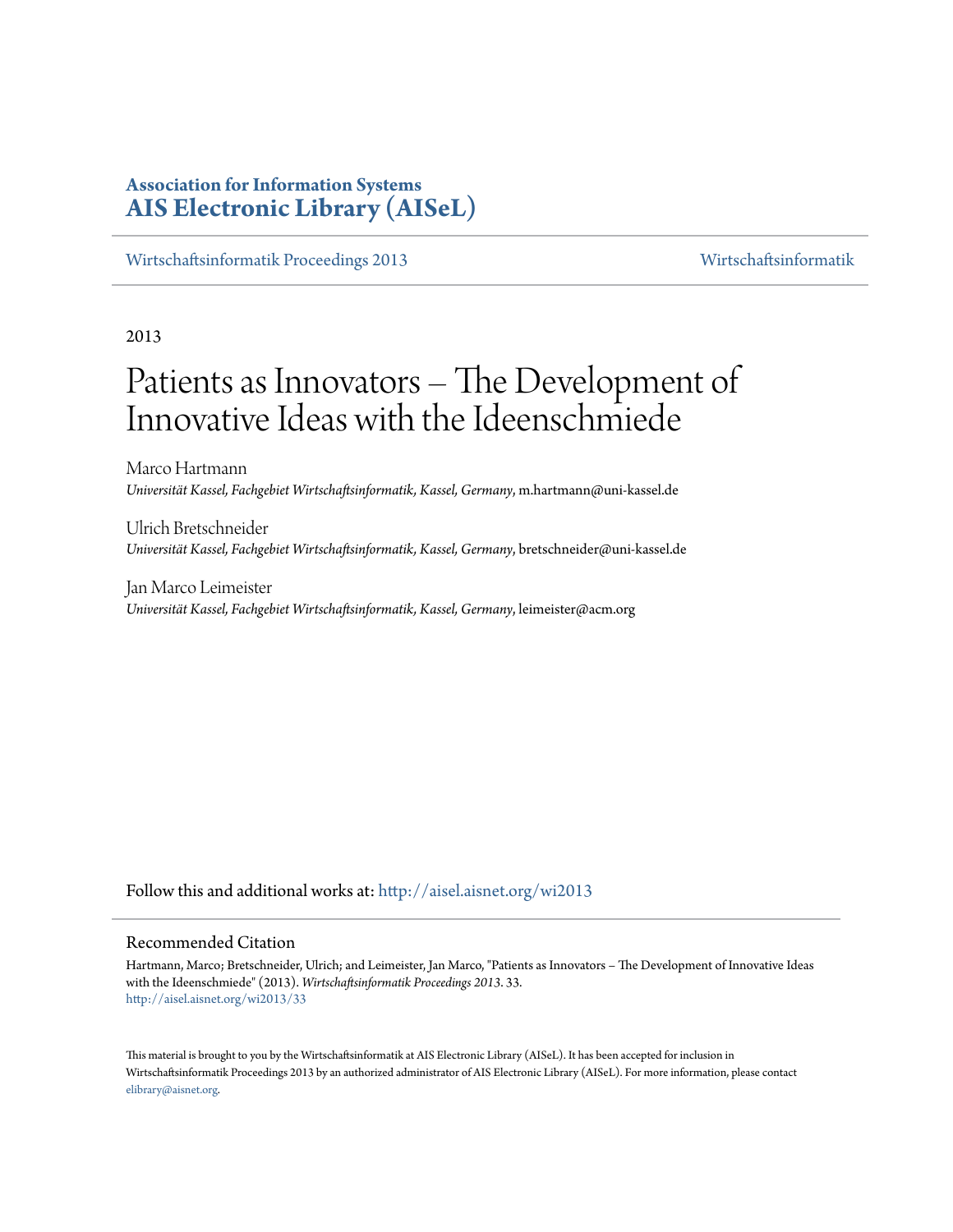# **Patients as Innovators – The Development of Innovative Ideas with the Ideenschmiede**

Marco Hartmann, Ulrich Bretschneider, and Jan Marco Leimeister

Universität Kassel, Fachgebiet Wirtschaftsinformatik, Kassel, Germany {m.hartmann,bretschneider,leimeister}@uni-kassel.de

**Abstract.** Online Communities for Patients (POC) are very interactive sites where patients communicate with one another about diseases, therapies and how to deal with diseases and about personal experiences they have had. They also develop and share innovative ideas that make their everyday life easier. However, this happens mostly in an unsystematic and uncontrolled manner, as IT-supported interaction and communication tools in POC do not typically meet the specific requirements of ideation. For this ideation process, we developed a module called Ideenschmiede, which extends POC to support the collaborative and systematic idea development. The evaluation of the published ideas shows that the concept of the Ideenschmiede leads to ideas with an above-average quality level, indicating that collaborative ideation may also work in the healthcare context.

**Keywords:** Online Communities, Ideation, User Innovators, Healthcare, Action Research

# **1 Introduction**

The Internet and especially online communities are important for patients and relatives of patients to gather information about diseases, potential therapies or drugs [1- 3]. Members of online communities can interact anonymously and independently over time and space [4], about how they deal personally with their disease and how they can process their disease mentally. Participating in Online Communities for Patients (POC) helps patients to find solace and social assistance [5]. Increasingly, patients are using online communities to exchange and discuss ideas on innovations that enhance the daily life of patients.

One sees strong parallels in the context of products and services for the consumer market. [6] points out that customers are essential for the development of new services and products. Using the same logic, patients can also play this role. [6] notes that customers' needs and requests are often a fruitful source for innovations. This is because customers invent new products or services when they have specific needs that the market does not fulfil [6]. This context is transferable to patients who, along with their relatives, have a wide range of expertise resulting from having personal experience with diseases. Patients often have unfulfilled disease-related needs, especially in

11<sup>th</sup> International Conference on Wirtschaftsinformatik,

 $27<sup>th</sup>$  February – 01<sup>st</sup> March 2013, Leipzig, Germany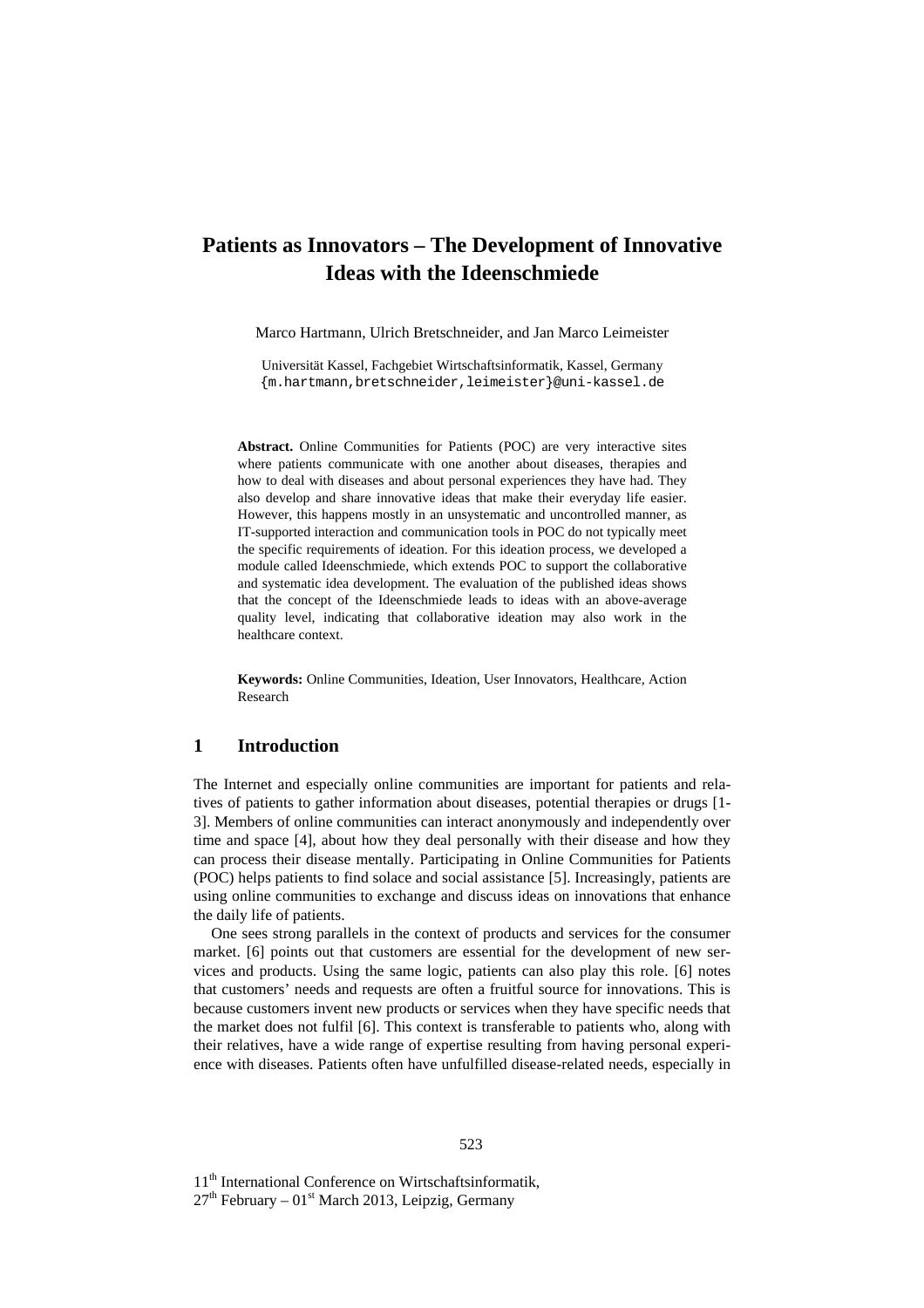the context of rare diseases. Hence, patients develop ideas for other patients and, of course, for themselves in order to improve their everyday life and to support a selfdetermined existence. These ideas can focus on how patients can "buy and use healthcare" [7] or how they can use "technology to develop new products and treatments or otherwise improve care" [7].

Although we can find POC where ideation happens, this often happens in an uncontrolled and unstructured way. A major reason for this is the primary focus on the information exchange and discussion support in online communities. Working collaboratively on a concrete idea is not the focus of IT support for POC. IT tools in POC mainly support communication among patients, as in the case of an Internet forum. Nevertheless, collaboration is an important determinant for the development of high quality ideas, and it makes knowledge explicit and reflective for people. It also improves the creativity and leads to more sustainable solutions [8]. Thus, collaboration is an important driver for ideation and IT tools should provide appropriate possibilities.

However, there are a few POC try to make use of the innovative potential of patients, e.g. gemeinsamselten.de or innovationbyyou.com. The former online community focusses on the development of ideas in the context of rare diseases; in contrast, the latter has a more specialized focus and specializes in stoma and continence issues.

Against this backdrop, current literature looks particularly at how communication and collaboration on such platforms can be supported [9], [10], what motivates patients to contribute to POC [1], [11], [12] and whether the development of ideas in POC is accepted by stakeholders [13]. Our article contributes to this field by looking at the quality of ideas developed in POC, as well as whether patients are an adequate target group to develop healthcare related ideas. Thus, this article answers the research question: "How can existing POC be expanded in order to enable a structured, collaborative ideas development by patients?"

# **2 Research Methodology**

As there is only little academic information systems research regarding the development of ideas in POC, the deduction of designing such concepts from theory is hardly possible. We therefore conducted our research as Action Research according to [14] (Fig. 1). Action Research is defined by [15] as follows: "Action research aims to contribute both to the practical concerns of people in an immediate problematic situation and to the goals of social science by joint collaboration within a mutually acceptable ethical framework." By iteratively designing a novel, socio-technical artefact in the form of a modular extension of POC called Ideenschmiede, we were able to improve the artefact, and from the resulting interaction with the community, we learned continuously.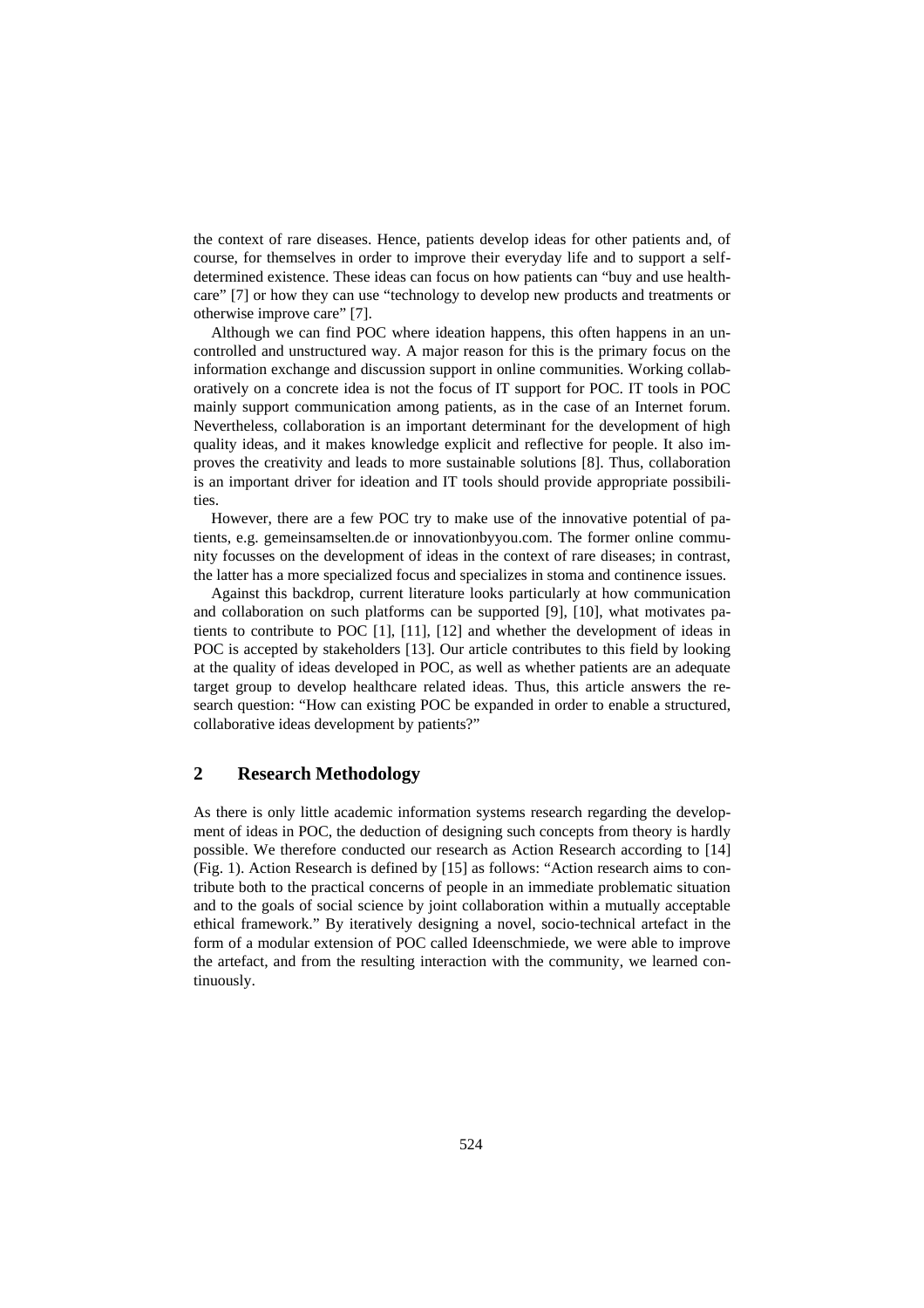

**Fig. 1.** Action Research Cycle [14]

The structure of the rest of this paper follows the process of this approach. Within the phase "Diagnosing," we describe the problems of an online community consisting of patients that suffer from the disease Amyotrophic Lateral Sclerosis (ALS). The phase "Action Planning" presents our developed artefact Ideenschmiede. The section, "Action Taking," describes how we piloted our artefact and how we integrated it into the ALS community, that is, how we made the artefact available for the community. We then evaluate our artefact by measuring the quality of the created ideas and analysing the recorded website statistics. A discussion of the gained results and conclusions of our research completes this article.

# **3 Diagnosing**

The object of investigation is the community around the ALS forum of the DGM e.V. (short for "Deutsche Gesellschaft für Muskelkranke"; in English "German Association for Muscular Dystrophy"). To do this, we cooperated with the DGM. As part of their service offerings, the DGM supports, amongst other people, those who suffer from Amyotrophic Lateral Sclerosis (ALS).

## **3.1 Background Information about ALS**

ALS is a degenerative disease of the central nervous system, on average leading to three years before death occurs [16]. ALS is a rare neurological disease, for which the reasons for this disease are still unknown and for which there is no known cure available [16]. With this disease, functional disturbances of the nerves emerges, which then causes deficiency of the musculature. The patients thus suffer mostly from chewing and swallowing difficulties [16]. Although there are no official numbers, it is generally assumed that 6,000 people in Germany suffer from ALS [17].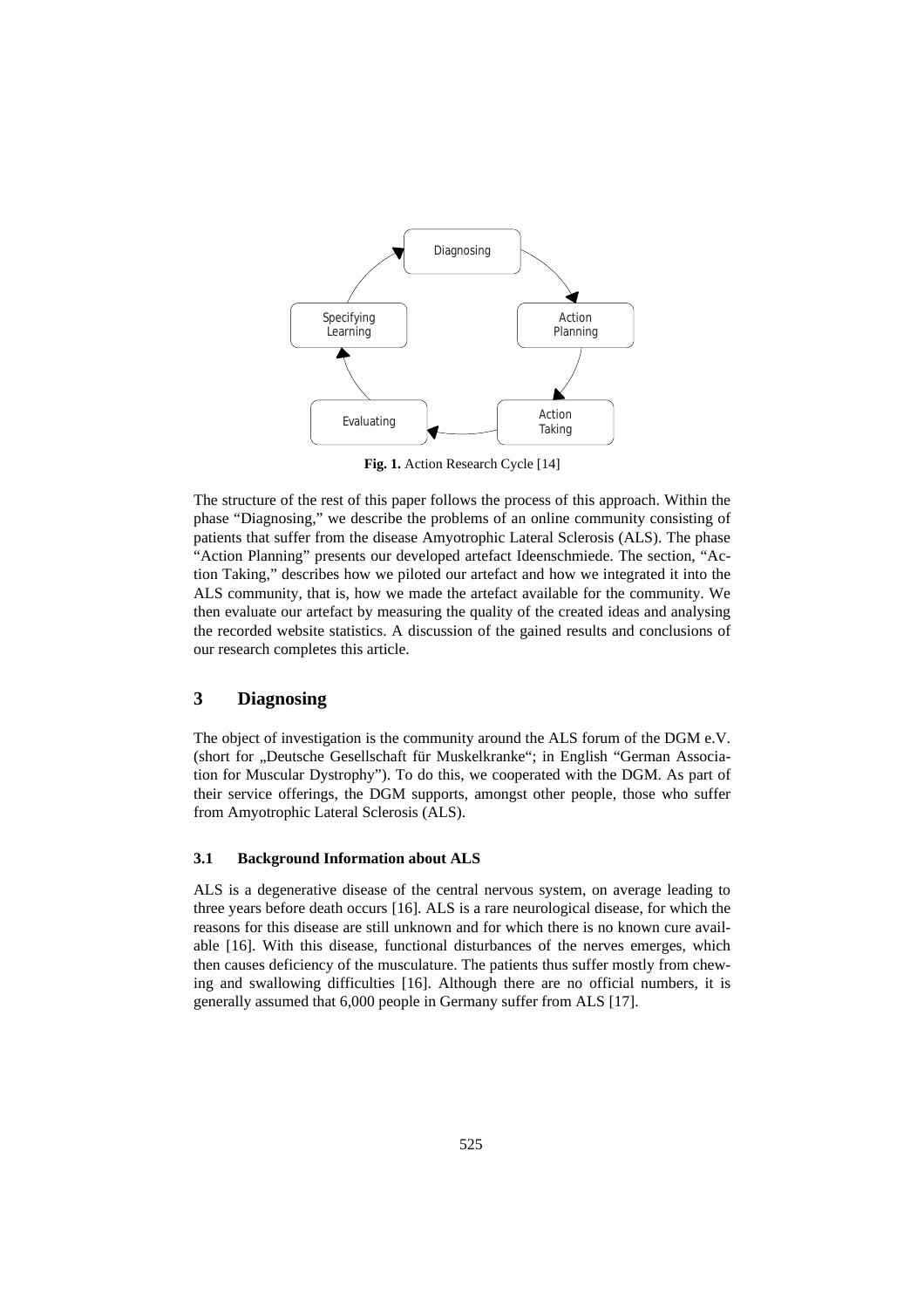#### **3.2 Problem Description of the ALS Community**

As a part of their website, the DGM runs an Internet forum about ALS. In this forum, people suffering from ALS or those who know others having ALS can communicate with each other. They use the forum to exchange information about ALS and to discuss personal problems associated with ALS, thus resulting in a wide range of topics addressing ALS.

Additionally, the users share ALS-related ideas, which focus on the improvement of the everyday life of ALS patients and their relatives in order to guarantee a maximum of a self-determined life. Mostly, they share information about (self-developed) tools and about how they can adapt these tools to meet the specific requirements of ALS patients. However, the current technical platform, as well as the underlying structure of the ALS forum, is not suitable at all for having an active exchange of ideas and a collaborative development of ideas. That is why such ideas often receive no consideration. To be more specific on this issue, the next section analyses in greater detail the structure of a typical Internet forum – as is the case for the ALS forum.

The major structural element of forums is the so-called thread. Users who are registered are entitled to define new threads addressing a self-determined topic. Within a thread, all registered users can post their answers regarding the thread topic. Normally, the sorting of the posts is according to the publishing date. Thereby, the oldest post is the first one. If a thread consists of a big number of user posts, these posts are spread over several sites within this specific thread. This is why users do not recognize new (eventually) important posts, as these posts are not visible at the front page of the thread. This effect is also observable in the field of the search engine optimization and search engine marketing. Nearly 87% of all users of Google Search just look at the first page of Google's hit list [18], ignoring the following pages of the hit list. This effect is not beneficial for ideation, as the ideas development often happens iteratively and takes place through intensive discussions.

The users of the ALS forum are aware of these limitations, which is why they tried to develop an appropriate structure in the forum. For instance, they created a specific thread on useful medical tools. They achieved a first categorization of ideas, but the large distribution of ideas over several pages still exists. Tracking regarding the development of the ideas is consequently very time consuming. Feedback targeted at specific ideas within the thread is also difficult to get. In sum, there is a lack of structural and collaborative capabilities. To address this lack, our developed concept provides measures for instance a wiki function allowing collaboration on one specific idea.

## **4 Action Planning**

Our solution idea is a modular extension of the ALS forum called Ideenschmiede. The Ideenschmiede is not a platform itself that needs a new community; rather it is an additional tool for the existing community of the ALS forum. Hence, the Ideen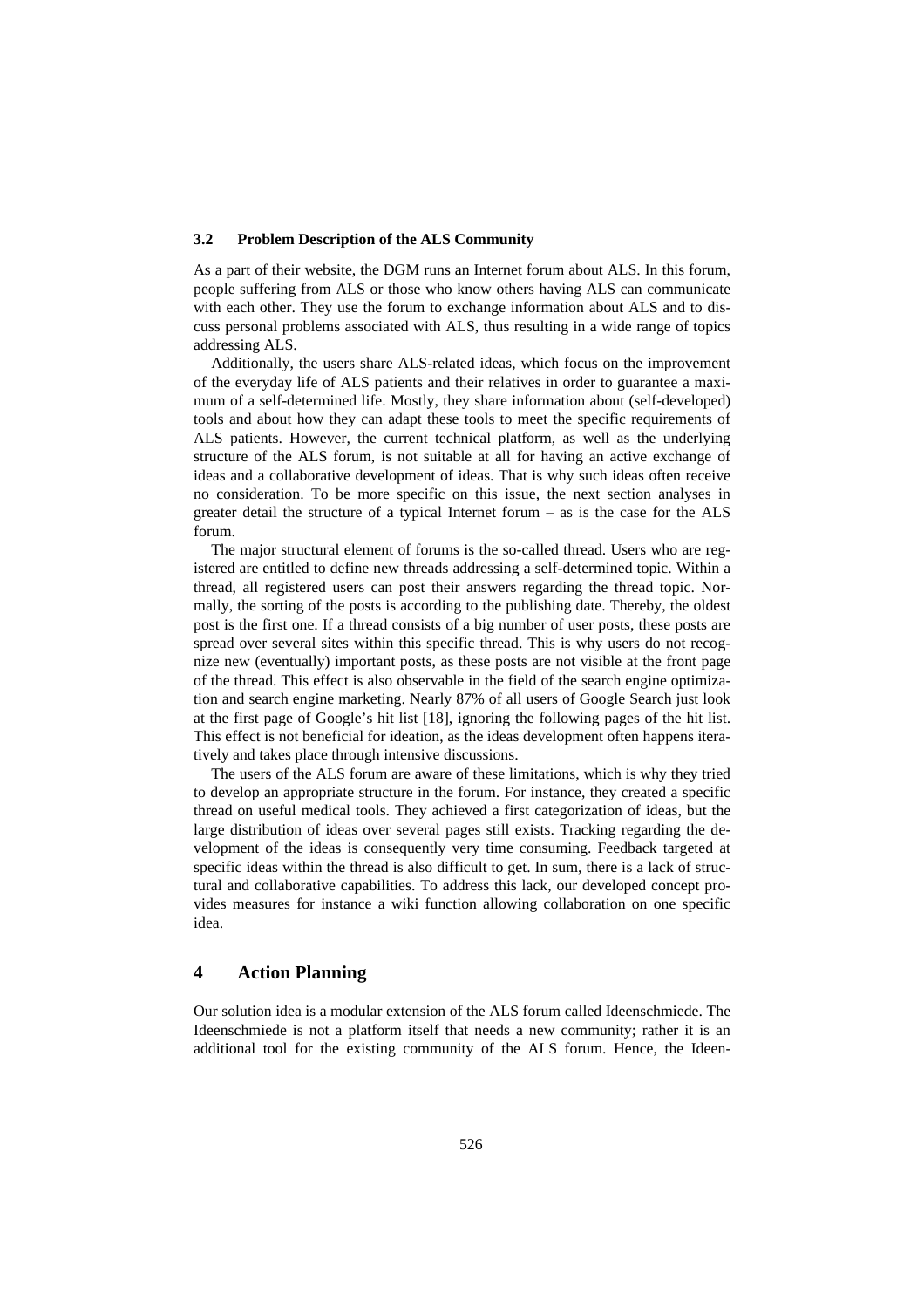schmiede draws on the ALS user database and technically is not integrated into the ALS forum.

Regarding the structural aspects of the Ideenschmiede, we applied the core functionalities (publishing of ideas, discussion and evaluation of ideas) to enable an ideation process. These are functionalities found in successful ideas communities such as "Tchibo Ideas" or "My Starbucks Ideas." To represent ideas, we used in a first prototype the following elements derived from an ideas ontology developed by [19]: (1) title, (2) abstract, (3) description, (4) author, (5) tags, and (6) comments.

In order to allow a collaborative ideas development, we added the elements "date" and "version number." These elements are necessary to create instances of the same idea and to track the current development status of an idea [19]. Hence, the users of the Ideenschmiede are able to change an idea directly – for instance, the elements "description" or "title". This functionality is analogue to a Wiki, where other users can change articles directly in the corresponding text field. Apart from that, we added the element "rating" [19] to allow ALS patients the evaluation of the developed ideas. Due to the iterative development of the Ideenschmiede, we tested this first prototype at a muscle discussion group (20 participants). This workshop revealed that the ALS patients did not differ between the elements "abstract" and "description" of a particular idea. Nearly all of the ALS patients put their ideas in the element "abstract," assuming that they had to add the same text in the element "description" again. To solve this issue, we deleted the "abstract". Afterwards, we tested a second prototype with the final ideas representation (Fig. 2) at a meeting of an ALS discussion group (30 participants) and improved after that some minor issues, mainly in terms of usability.



**Fig. 2.** Final ideas representation on Ideenschmiede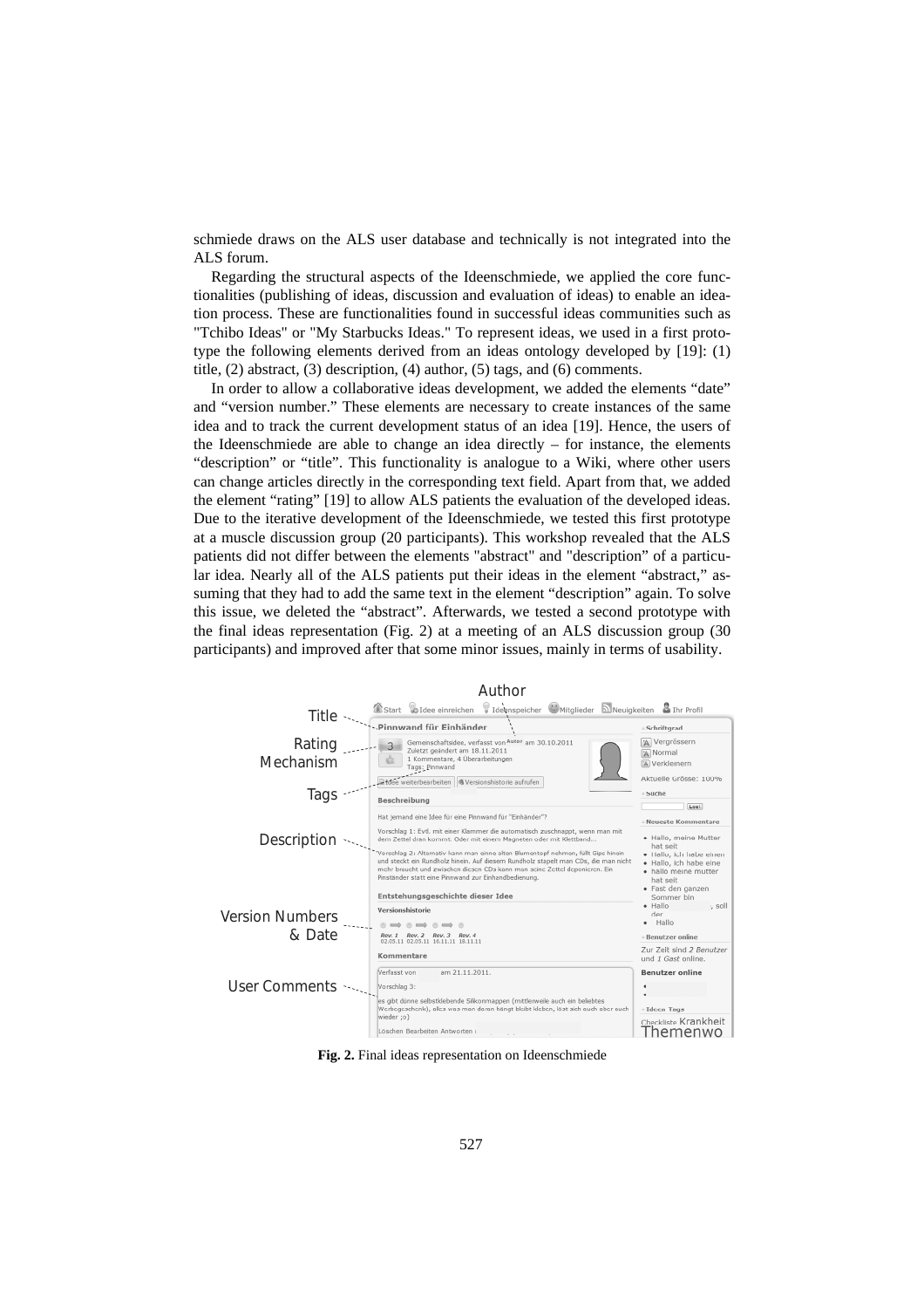# **5 Action Taking**

On  $21<sup>th</sup>$  November 2011, we launched the Ideenschmiede (Fig. 3). We actively informed the ALS community of the launch of the Ideenschmiede by using press releases, an article in a regional newspaper and postings in the ALS forum of the DGM. We stimulated the ALS community by introducing a so-called "theme week" entitled: "How can I tell my relatives that I have ALS?". The ALS community was encouraged to develop ideas regarding this topic collaboratively by using the Ideenschmiede. With the launch of the Ideenschmiede, we actively intervened in our object of research - a key characteristic of Action Research [20].

Furthermore, we welcomed every newly registered user of the Ideenschmiede by sending a personalized message. In this message, we informed users of the intention of the Ideenschmiede, about the current theme week, who was responsible for the Ideenschmiede, etc. We also invited them to evaluate published ideas and to send us feedback, along with their questions regarding the Ideenschmiede. With this feedback, we hoped to optimize our developed concept. Thus, we collaborated with ALS patients, which, according to [20], is another characteristic of Action Research.



**Fig. 3**. The developed module Ideenschmiede (www.dgmideenschmiede.de)

# **6 Evaluating**

We evaluated our concept according to the Action Research Cycle. In order to analyse the functioning of our artefact, we conducted a two-step evaluation. The first step was the analysis of descriptive data in terms of the general usage of the module Ideenschmiede, and the second step comprised an evaluation of the ideas quality. This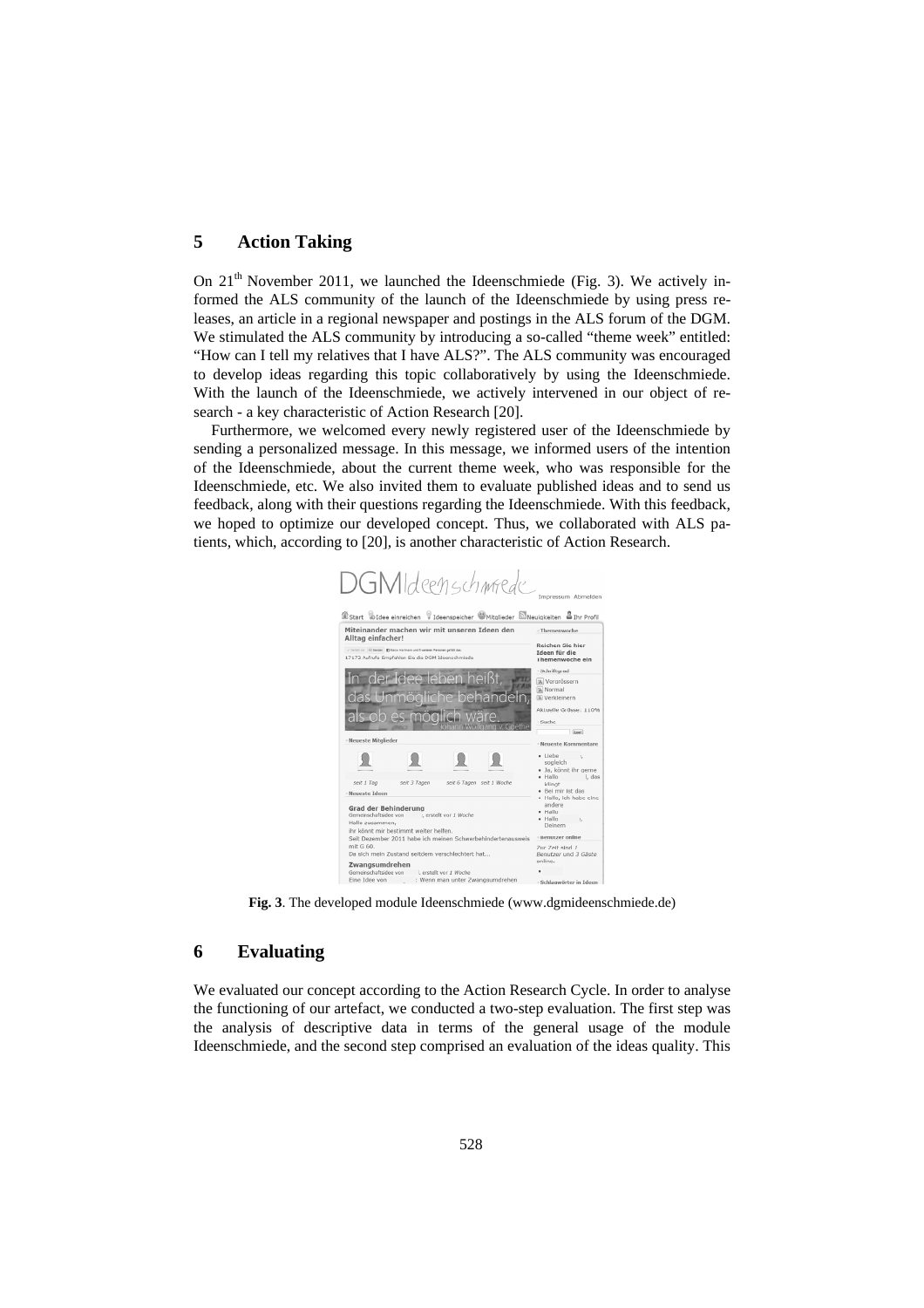approach not only indicates the user acceptance of the artefact, but also evaluates whether patients can be innovators, as consumers can be.

#### **6.1 Analysis of General Website Statistics**

Between the launch of the Ideenschmiede on  $21<sup>th</sup>$  November 2011 and 1st August 2012, 194 users registered and developed overall 56 ideas around the topic "ALS." 45 of these ideas are collaboration ideas that other registered users can develop further. In contrast, there are 11 so-called individual ideas that are not changeable by other users. The users of the Ideenschmiede reviewed 14 of the 45 ideas at least once, bringing the share of reviewed ideas to 31.1%. The users also generated 105 comments and rated 30 ideas. We can thus conclude that these collaboration ideas fulfil the requirements of the collaboration principle. To be more precise, we postulate that all participants of a collaboratively developed idea have a shared understanding regarding the underlying problem and that there was a minimum of communication amongst the involved collaborators [21].

Next, we performed a first analysis regarding the website usage over the same period. For this, we used the analysing tool Piwik (version 1.7). A first analysis of the recorded data shows that the Ideenschmiede had 5,146 unique visits from registered users, with 4,079 visits from registered users in Germany. 696 identified visits were from users in Switzerland, while 270 visits from the USA; 101 visitors came from other countries. Every visitor executed about 5.8 actions. The average time spent on the Ideenschmiede was about 6 minutes and 33 seconds per user. The reason for this relatively high residence time is probably that the users are mostly highly limited in their motor capability caused by the ALS. For this reason, in comparison to healthy users, they can use their computers relatively slowly and consequently need more time to get an overview of the current content or to publish their content. Furthermore, the majority of the registered users visited the Ideenschmiede on a regular basis, as 3,315 of 5,146 visits were returning visitors. These users are also mostly those who regularly publish new ideas and develop existing ideas further or comment on ideas.

#### **6.2 Measuring Ideas Quality**

To assess the quality of the published ideas, we applied the Consensual Assessment Technique (CAT) by [22]. CAT is an adequate method to assess ideas quality [23]. In the following section, we present the measurement of the idea quality, considering the applied scale as well as the evaluation process itself.

**Evaluation of the ideas quality based on CAT.** Idea quality is a complex construct. Hence, the literature provides various metrics consisting of different dimensions for assessing the quality of creative ideas [24]. [23] used eight dimensions to measure ideas qualities: (1) novelty, (2) originality, (3) paradigm relatedness, (4) technical feasibility, (5) economic feasibility, (6) acceptability, (7) effectiveness and (8) elaboration.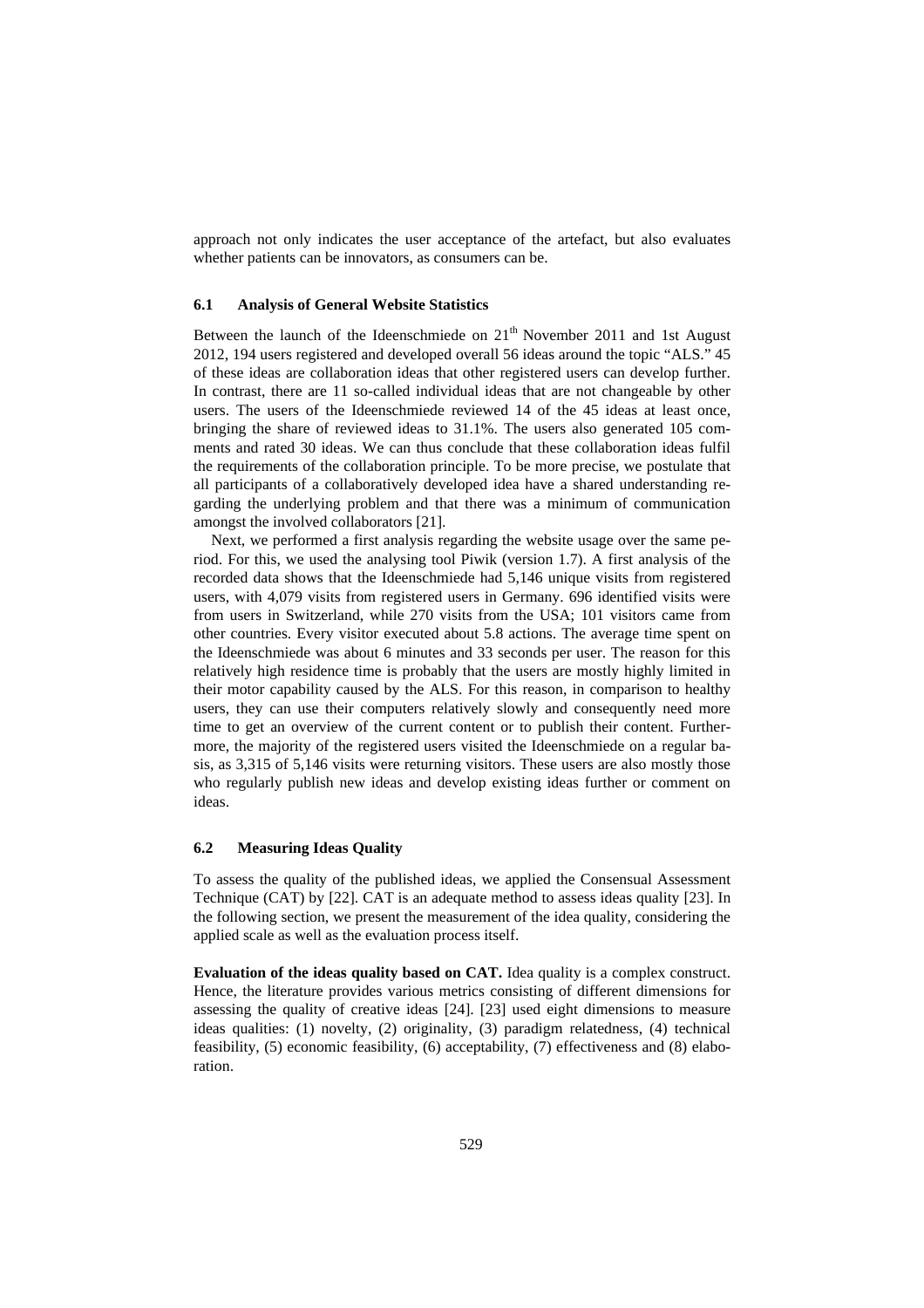A key criterion when evaluating ideas is **novelty**. An idea is described most novel if – from the perspective of its contemplator – it is rare and nobody has previously expressed it [25]. We adapted novelty in our scale. **Originality** is another dimension discussed in evaluating ideas. An original idea is defined consistently as an idea that has the characteristic of being inconvenient, visionary and surprising [26]. We integrated this criterion in our scale. **Paradigm relatedness** refers to an idea's transformational character, and describes the degree to which an idea helps to overcome established structures [26-28]. We did not apply paradigm relatedness in our scale, as this criterion does not fit in the context of ALS patients. People who suffer from ALS are very open-minded and actively watch for solutions to simplify their everyday life. **Technical feasibility** refers to the question of whether or not the underlying idea is transformable into an applicable solution, concerning the capabilities of ALS patients [26], [29-31]. Thus, we integrated this criterion in our scale. **Economic feasibility** concerns the question of whether or not an underlying idea is realizable as a product within an acceptable budget [25],[32-35]. As ALS is a very cost intensive disease, this aspect is an element of our scale as well. **Acceptability** expresses the degree to which others accept an idea regarding the respective social, legal or political aspects [36], [26]. We adopted acceptability in terms of the acceptance of the developed idea by ALS patients. **Effectiveness** describes the degree to which an idea will solve a problem [30], [35]. **Elaboration** can be seen as the extent to which an idea is complete, detailed and well understandable [25], [26]. We adapted effectiveness and elaboration to our scale. In the next step, we operationalized each of the idea qualities' distinct dimensions by one item (Table 1.)

| <b>Dimension</b>         | <b>Corresponding item</b>                                                                                                                                  |  |
|--------------------------|------------------------------------------------------------------------------------------------------------------------------------------------------------|--|
| <b>Novelty</b>           | The idea delivers an unprecedented new approach in terms of the                                                                                            |  |
|                          | respective underlying problem.                                                                                                                             |  |
| Originality              | The idea is unusual, fanciful, original and surprising.                                                                                                    |  |
| Technical<br>feasibility | The idea is - from the technical perspective (within the available<br>know-how and individual conditions) - easy to implement for<br>ALS affected persons. |  |
| Economic<br>feasibility  | The idea is - from the economics perspective (within an accept-<br>able budget) - easy to implement for ALS affected persons.                              |  |
| Acceptability            | The idea has the potential to meet the goodwill of the majority of<br>ALS affected persons.                                                                |  |
| Effectiveness            | The idea solves the underlying problem in a simple manner.                                                                                                 |  |
| Elaboration              | The idea is complete and mature.                                                                                                                           |  |

**Table 1.** Scale for ideas evaluation (based on [23])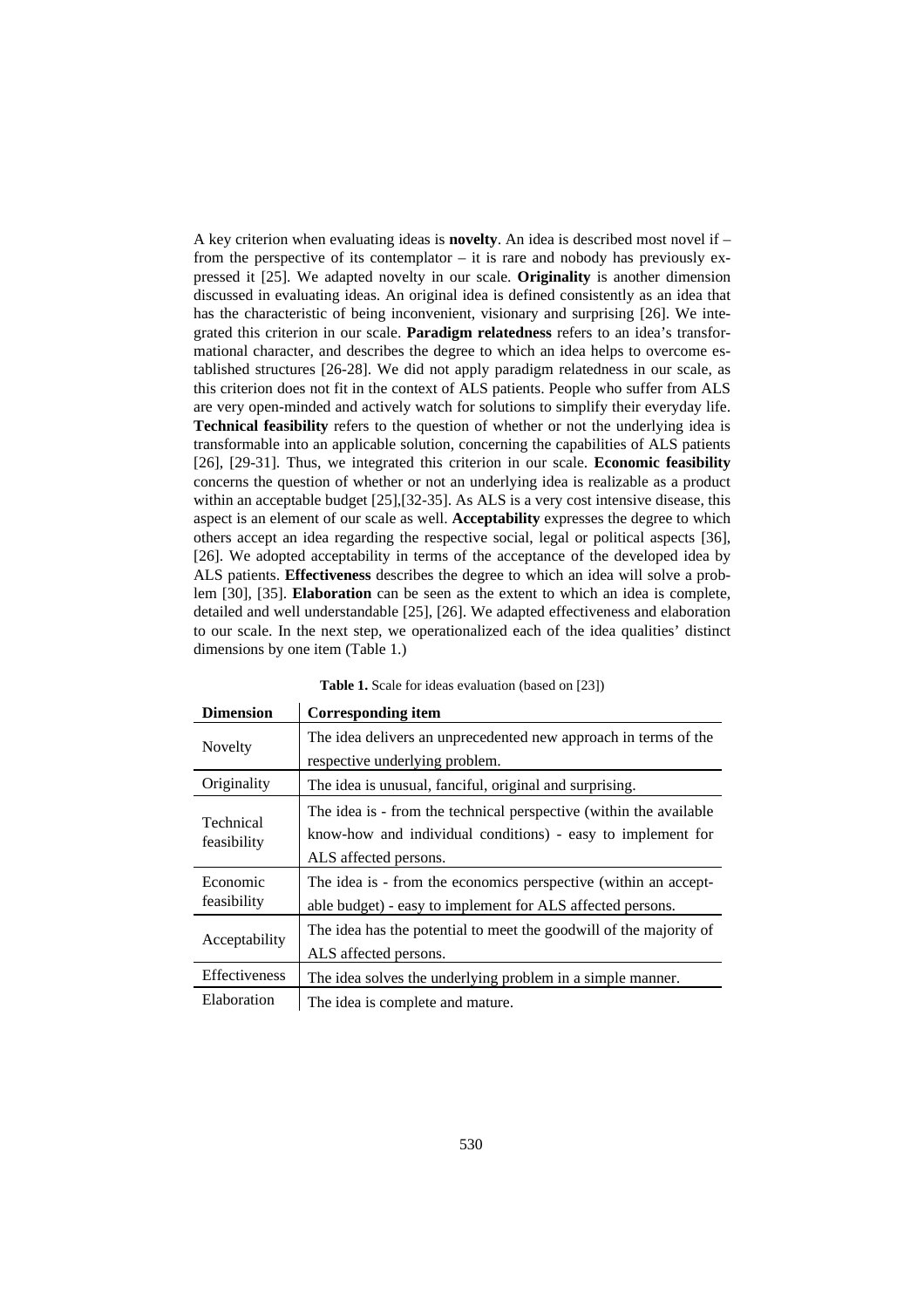**Assessing the idea quality.** We randomly selected 24 ideas generated by users of Ideenschmiede. By using the CAT method, a jury - consisting of experts in the domain of ALS - evaluated these 24 ideas. In our case, the jury consisted of three referees. The first referee was working for the DGM e.V., while the second was working for a hospital specialized in ALS. The third referee was chairperson of a self-help association for muscle diseases in general and for ALS in particular. For the evaluation, we pasted each idea description into separate evaluation forms containing the scales for the idea evaluation. Hence, each referee received 24 evaluation forms electronically in randomized order. All judges were assigned to rate the ideas with the seven different items on a rating scale ranging from 0 (lowest) to 4 (highest). Each member of the jury evaluated the ideas independently from any others.

According to Amabile [22], the reliability of a scale that is used in the scope of Amabile's CAT is good if all judges of the jury evaluate the ideas concerning each dimension almost equally. That means that ratings on each dimensions should be analysed for inter-rater reliability [22]. We checked the inter-rater reliability for our case by calculating Intra-Class-Correlation (ICC) coefficients (Tabelle 2). Following [37], we used the interpretation scale: poor to fair  $( $0.4$ ), moderate  $(0.41-0.60)$ , sub$ stantial (0.61-0.80), almost perfect (0.81-1). In our case, most ICC coefficients are moderate. The ICC coefficient for "originality" is substantial (0.637) and "effectiveness" is close to substantial. As most of the coefficients tend towards 0.60 and as our research is explorative, we deem the reliability of our results to be acceptable [23]. These numbers confirm the construct validity, and thus we can assume that our idea measuring scale shows a sufficient degree of construct validity.

| <b>Ideas dimension</b>       | <b>ICC-Coefficient</b>  |  |
|------------------------------|-------------------------|--|
|                              | (two-factorial, random) |  |
| Novelty                      | 0.546                   |  |
| Originality                  | 0.637                   |  |
| <b>Technical feasibility</b> | 0.529                   |  |
| Economic feasibility         | 0.515                   |  |
| Acceptability                | 0.545                   |  |
| Effectiveness                | 0.598                   |  |
| Elaboration                  | 0.473                   |  |

**Table 2.** ICC-Coefficients for each ideas dimension

In order to express the degree of the quality for each of the 24 evaluated ideas, we constructed a quality index, reaching from 0 to 84. This index is calculated as follows: all of the seven applied evaluation dimensions can have a maximum value of 4. Each idea covering all evaluation dimensions can have a maximum index of 7\*4=28 per referrer. As we have three referrers, the maximum index for every idea is 28\*3=84. Accordingly, the minimum index is  $7*0*3=0$ . The evaluated ideas reached quality scores between 18 and 79 (Table 3). The average value is 50.83 and standard deviation is 13.637. The Kolmogorov-Smirnov test confirmed the normality of the distribution (p=0.480).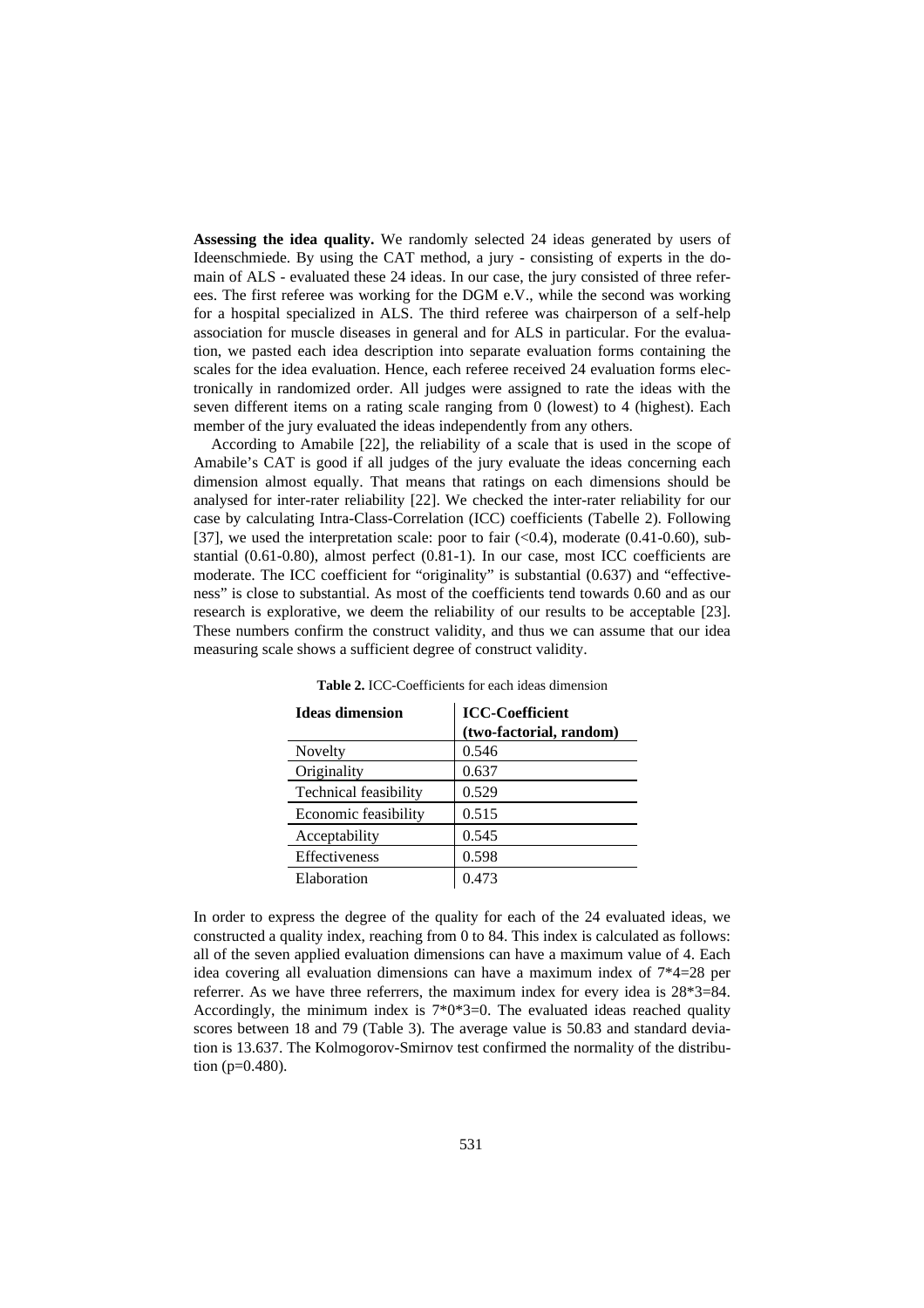**Table 3.** Statistical values regarding the results of the ideas quality

| <b>Statistical values</b>               |        |  |  |
|-----------------------------------------|--------|--|--|
| N                                       | 24     |  |  |
| Average value                           | 50.83  |  |  |
| Standard deviation                      | 13.637 |  |  |
| Minimum                                 | 18     |  |  |
| Maximum                                 | 79     |  |  |
| Kolmogorov-Smirnov-Test                 |        |  |  |
| Kolmogorov-Smirnov-Z                    | 0.840  |  |  |
| Asymptotic significance (bilateral) (p) | 0.480  |  |  |

Figure 4 shows the quality indices for every evaluated idea, including the average value of 50.83. Compared to the maximum achievable 84 points per idea, 75% of the evaluated ideas are above the medium level of 42.



**Fig. 4.** Quality indices of the ideas developed on Ideenschmiede

In other empirical work such as [24] or [38], [39] mostly all ideas are of a medium level. In comparison to these studies, the ideas from the Ideenschmiede are of a higher quality. We assume this is as a result of the users' motivation to use Ideenschmiede.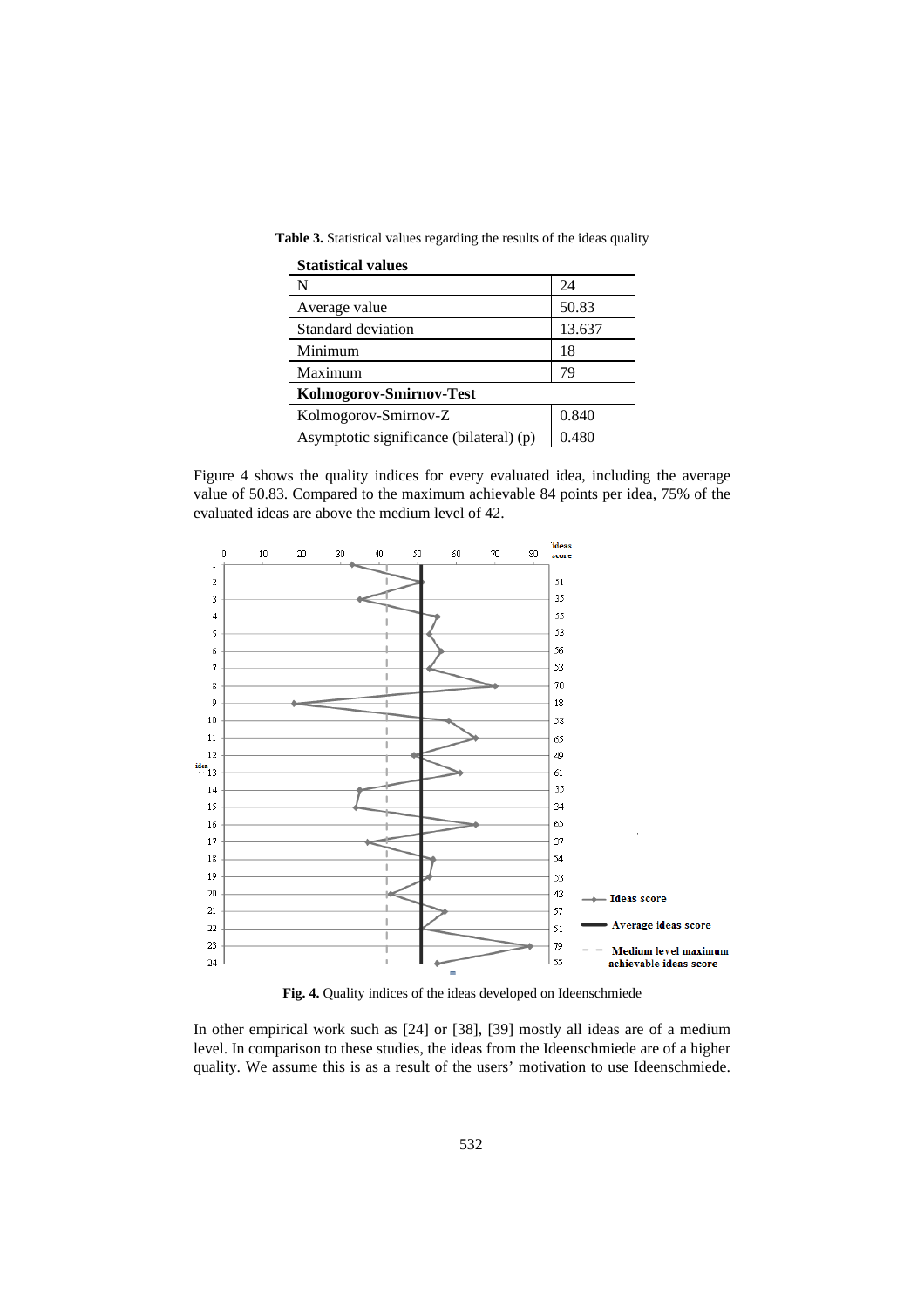Developing ideas for a commercial community provided by a company such as Starbucks, Tchibo, SAP, etc. means that the company is the addressee of the created idea. The customer has only an indirect benefit. In the case of the Ideenschmiede, the ALS patients developed ideas for other ALS affected persons and themselves. Hence, they can benefit directly, which may be a reason for our results. Nevertheless, the evaluation of these ideas is objective and we cannot currently state whether ALS patients apply these ideas in reality and if these ideas really help them.

By referring to our defined research question: "How can existing POC be expanded in order to enable a structured, collaborative ideas development by patients?" we can state that the modular extension of a POC through the Ideenschmiede is a possibility to support such an ideation process. Further, we can state that patients can generate ideas of at least medium quality.

# **7 Discussion and Conclusion**

According to [14] specifying learning is the last step in Action Research Cycle. Indeed, it is a continuous process along the cycle and can contain three possible outcomes:

- 1. Reflected new knowledge gained by the organization
- 2. Learning for a new intervention, in the case of an unsuccessful change
- 3. Knowledge gained from the theoretical framework

Looking at the first point, we can say that the ALS patients collaborate and develop ideas, although the numbers regarding the user activities on the platform are not very good per se. We assume that one reason for these numbers is that the Ideenschmiede is not functional integrated in the DGM ALS forum due to technical restrictions. From an **organizations'** perspective this would be an important point to consider, when a module such as the Ideenschmiede shall be implemented in a community.

We could also demonstrate that patients have the potential to develop innovative ideas. As we have shown, this innovative ideas potential can be leveraged with the help of ideation platforms. Managers of a POC might lean on the insights of our research as other POC certainly suffer from the same class of problems that underlies our research.

In terms of the preparation of a **new intervention**, one should consider if another patients group with a larger user base would be more appropriate. This would lead to more user generated content in form of ideas or comments, which would in turn support creativity and thus collaboration.

Looking at our **theoretical framework** we can state, that the ideas ontology by [19] is a good instrument, to represent ideas on online platforms. The implemented elements are simple to use, but simultaneously deliver a structure, which allows the generation of ideas as well as the collaboration on ideas. However, this ontology should be adapted for the specific requirements of the target group. [19] derived their ontology elements by assuming an innovation manager has to choose the best idea from a large pool of ideas. Hence, an element such as "abstract" would be a useful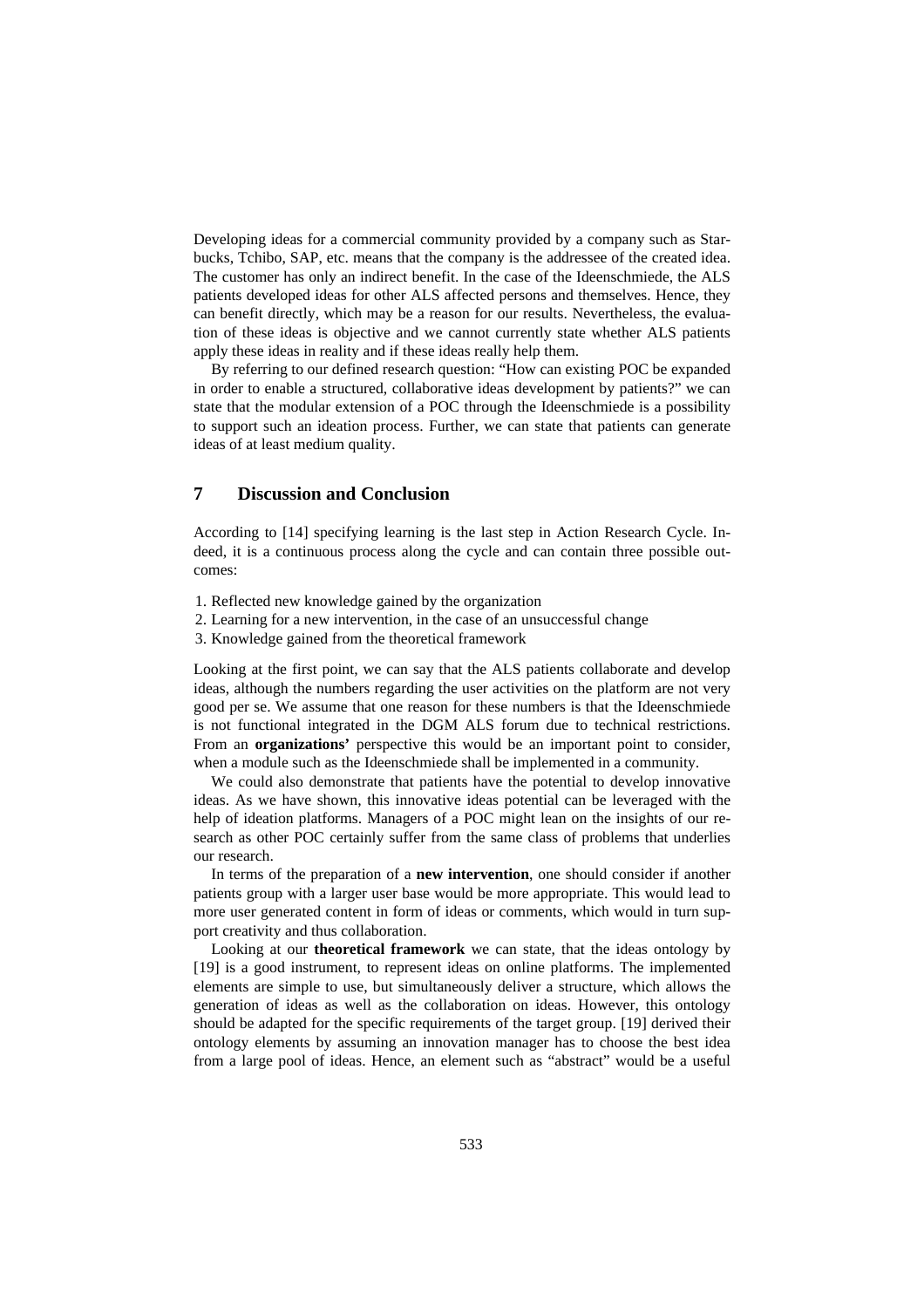mechanism to gain a first overview about the single ideas. In our context, the advantage of a simplified ideas submission prevails. Furthermore, our empirically findings inductively provide feedback to the theoretical idea ontology by [19], which could lead to a more precise idea ontology. By doing so, we could contribute to theory by extending the body of knowledge.

Another point we can learn from our intervention is, that there is lack of collaboration tools that can be easy implemented and that can intuitively be used [40]. Our approach provides text-based collaboration analogue to a wiki, which is easy to use. In terms of a collaborative advancement of ideas, other tools (e.g. innovation toolkits) could be more appropriate. Nevertheless, we can state that there is collaboration among patients and that concepts for ideas development are transferable to health care.

However, our results are limited, as the obtained results originate from POC where members suffer from the deadly nerve disease, ALS. Hence, it would be useful to compare Ideenschmiede with ideas communities [41] in different environmental settings (such as ideas communities for customers or for open source developers) in terms of idea quality, collaboration processes, motivations, incentives, etc. Another promising approach would be a comparison with ideas communities having a user database with a different personal background in terms of diseases, personal experiences, medical knowledge, etc. It can be assumed that these users create ideas on a different quality level. Transferring our concept in these contexts could deliver further insights with respect to its effectiveness and efficiency.

# **References**

- 1. Leimeister, J.M.: Virtuelle Communities für Patienten Bedarfsgerechte Entwicklung, Einführung und Betrieb, Vol. 1. Deutscher Universitätsverlag, Wiesbaden (2005)
- 2. Hartmann, M., Prinz, A., Hirdes, E., Görlitz, R., Rashid, A., Weinhardt, C., Leimeister, J.M.: Web 2.0 im Gesundheitswesen - Ein Literature Review zur Aufarbeitung aktueller Forschungsergebnisse zu Health 2.0 Anwendungen. Wirtschaftsinformatik Konferenz, Zurich (2011)
- 3. Bohnet-Joschko, S., Bretschneider, U.: Coping with Chronic Illness Online: The Case of Patients' Internet Communities For Diabetes Mellitus and Multiple Sclerosis. The Electronic Journal for Virtual Organizations and Networks (eJOV) 10d, 1-7 (2008)
- 4. Leimeister, J.M., Daum, M., Krcmar, H.: Towards mobile communities for cancer patients: the case of krebsgemeinschaft. de. International Journal of Web Based Communities 1, 58-70 (2004)
- 5. Leimeister, J.M., Krcmar, H.: Community-Engineering: Systematischer Aufbau und Betrieb Virtueller Communitys im Gesundheitswesen. Wirtschaftsinformatik 48, 418-42 (2006) 9
- 6. Lüthje, C.: Characteristics of innovating users in a consumer goods field: An empirical study of sport-related product consumers. Technovation 24, 683-695 (2004)
- 7. Herzlinger, R.E.: Why innovation in health care is so hard, Vol. 84 (2006)
- 8. Schrage, M.: No more teams!: Mastering the dynamics of creative collaboration, Vol. 1. Currency Doubleday, New York (1995)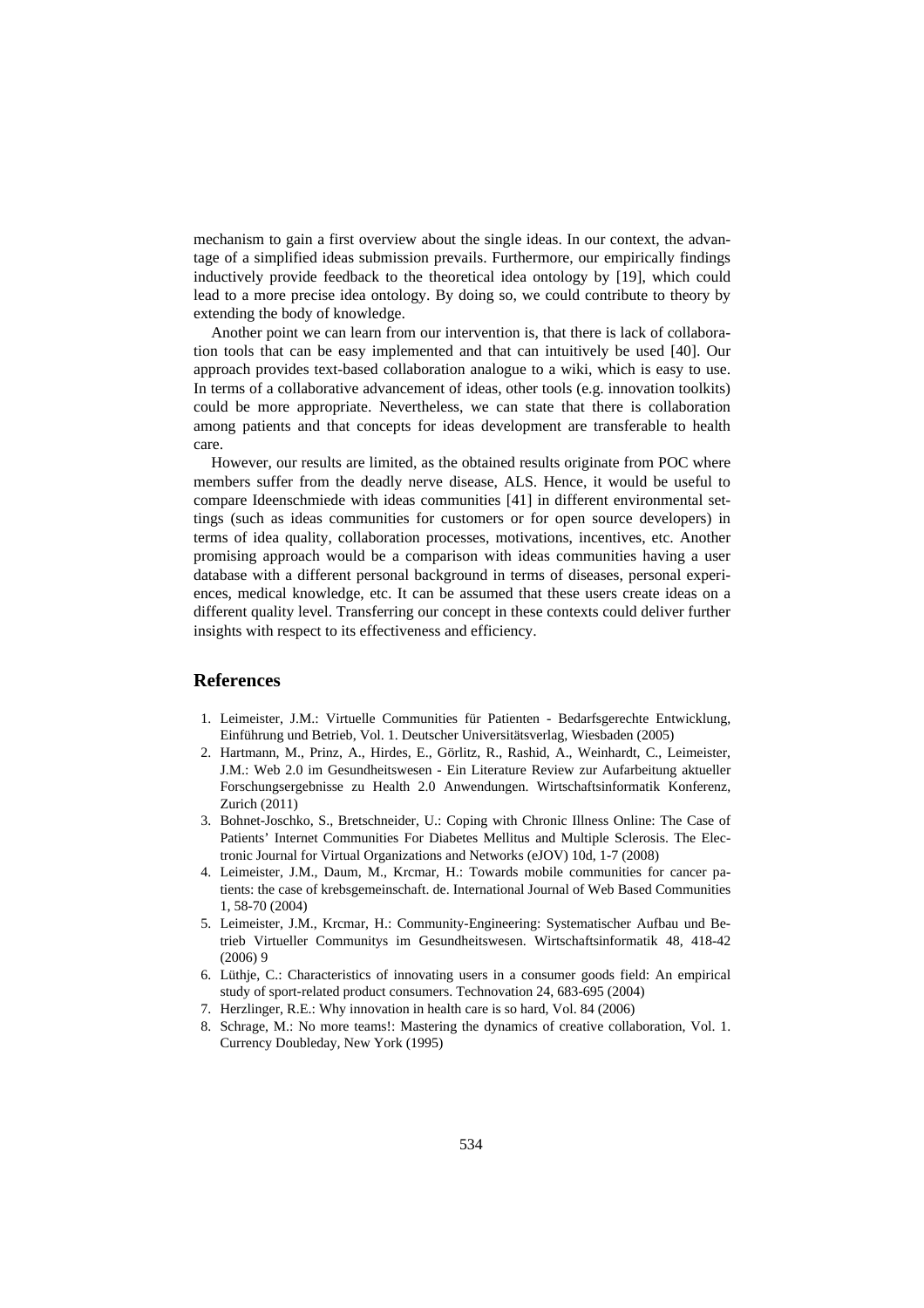- 9. Bullinger, A.C., Rass, M., Adamczyk, S., Moeslein, K.M., Sohn, S.: Open innovation in health care: Analysis of an open health platform. Health Policy 105, 165-175 (2012)
- 10. Huh, J., Ackerman, M.S.: Collaborative help in chronic disease management: supporting individualized problems. Proceedings of the ACM 2012 conference on Computer Supported Cooperative Work. 853-862. ACM, Seattle/ Washington (2012)
- 11. Schweizer, K., Leimeister, J.M., Krcmar, H.: The role of virtual communities for the social network of cancer patients. Proceedings of the Americas Conference on Information Systems (AMCIS 2006), Acapulco (2006)
- 12. Liu, N., Chan, H.C.: A social identity perspective on participation in virtual healthcare communities. In: Galletta, D.F., Liang, T.-P. (eds.): ICIS. Association for Information Systems (2011)
- 13. Angelika, B., Matthias, R., Kathrin, M.: Towards Open Innovation in Health Care. ECIS, Barcelona, Spain (2012)
- 14. Baskerville, R.L.: Investigating information systems with action research. Communications of the Association for Information Systems 2, 4 (1999)
- 15. Rapoport, R.: Three dilemmas of action research. Human Relations 23 (1970) 499-513
- 16. Borasio, G.D., Pongratz, D.E.: Gedanken zur Aufklärung bei amyotropher Lateralsklerose (ALS). Der Nervenarzt 68 (1997)
- 17. Westebbe, D.: Longitudinale Effekte der nichtinvasiven Heimbeatmung bei der Amyotrophen Lateralsklerose – eine prospektive Untersuchung bei 61 Patienten. Medizinische Fakultät, Universität Ulm, Ulm, (2005)
- 18. BVDW: BVDW Eyetracking Studie 2008. Bundesverband Digitale Wirtschaft (BVDW) e.V. & phaydon research+consulting, Düsseldorf (2008)
- 19. Riedl, C., May, N., Finzen, J., Stathel, S., Kaufman, V., Krcmar, H.: An Idea Ontology for Innovation Management. International Journal on Semantic Web and Information Systems 5, 1-18 (2009)
- 20. Susman, G.I., Evered, R.D.: An Assessment of the Scientific Merits of Action Research. Administrative Science Quarterly 23, 582-603 (1978)
- 21. Bretschneider, U., Leimeister, J.M.: Getting customers' motives: Lean on motivation theory for designing virtual ideas communities. IFIP Working Group 8.6 (2011)
- 22. Amabile, T.M.: Creativity in Context: Update to the social psychology of creativity. Westview Press, Boulder (1996)
- 23. Bretschneider, U., Balaji, R., Leimeister, J.M.: Idea Generation in Virtual Communities for Innovation: The Influence of Participants' Motivation on Idea Quality. 45. Hawaii International Conference on System Sciences, Hawaii (2012)
- 24. Bretschneider, U.: Die Ideen-Community zur Integration von Kunden in den Innovationsprozess: Empirische Analysen und Implikationen, Vol. 1. Gabler, Wiesbaden (2012)
- 25. MacCrimmon, K.R., Wagner, C.: Stimulating ideas through creativity software. Management Science 40, 1514-1532 (1994)
- 26. Dean, D.L., Hender, J.M., Rodgers, T.L., Santanen, E.L.: Identifying Quality, Novel, and Creative Ideas: Constructs and Scales for Idea Evaluation. Journal of the Association for Information Systems 7, 646-698 (2006)
- 27. Hender, J.M., Dean, D.L., Rodgers, T.L., Nunamaker Jr, J.F.: An Examination of the Impact of Stimuli Type and GSS Structure on Creativity: Brainstorming versus Non-Brainstorming Techniques in a GSS Environment. Journal of Management Information Systems 18, 59-85 (2002)
- 28. Garfield, M.J., Taylor, N.J., Dennis, A.R., Satzinger, J.W.: Research Report: Modifying Paradigms - Individual Differences, Creativity Techniques, and Exposure to Ideas in Group Idea Generation. Information Systems Research 12, 322-333 (2001)